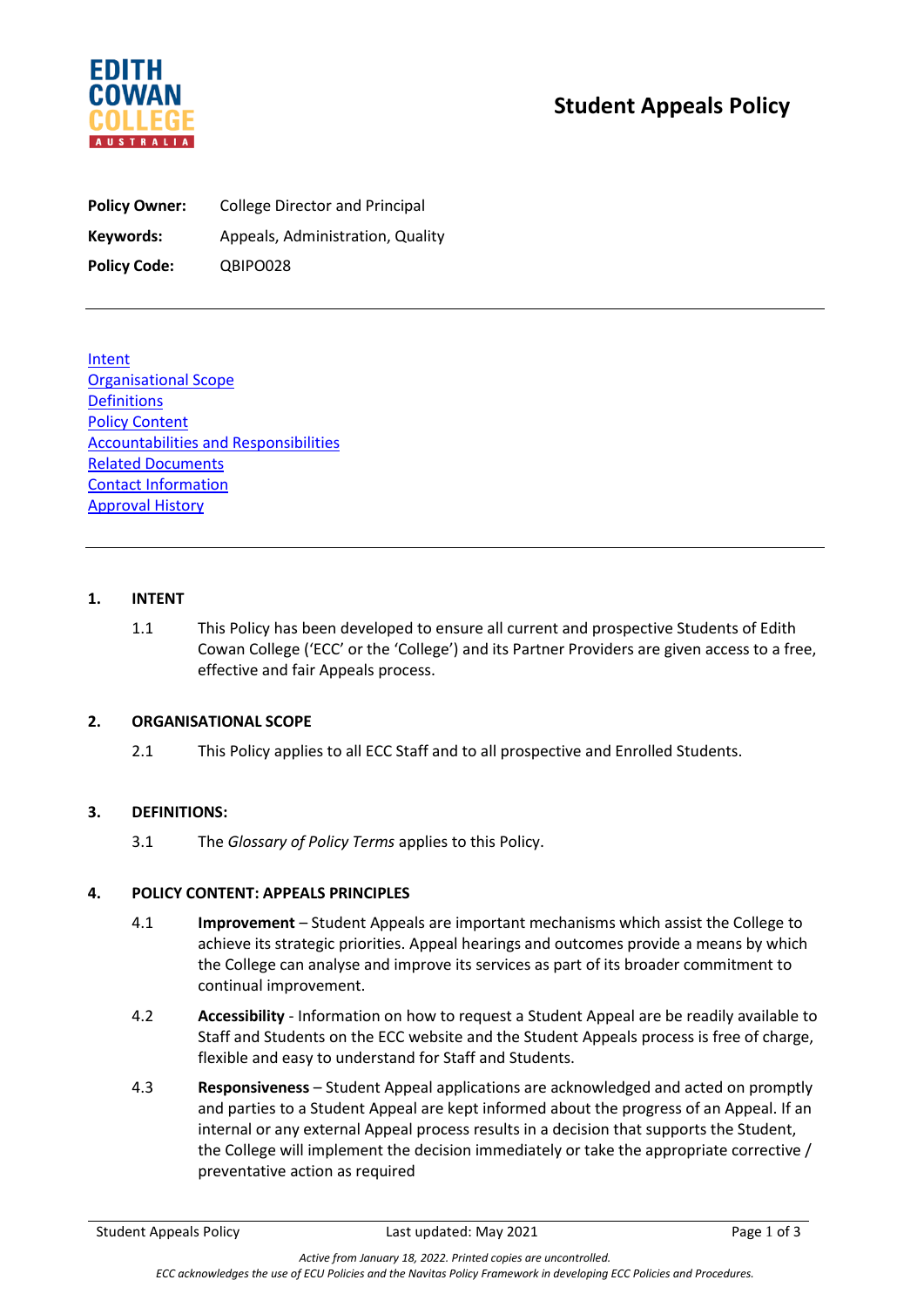# **Student Appeals Policy**



- 4.4 **Procedural Fairness** Principles of procedural fairness will be observed appropriate to the circumstances, allowing for:
	- a) an Appellant reasonable opportunity to explain their position in relation to the Appeal;
	- b) objective assessment of the information provided during an Appeal by a Student Appeals Committee composed of persons other than the original decision-maker; and
	- c) the provision of reasons for any decisions made, or conclusions reached, sufficient to enable a party to decide if they wish to challenge a decision or conclusion.
- 4.5 **Supportive** The College's Appeals process demonstrates to individuals who are involved in an Appeal that the personal and professional needs and expectations of Students and Staff are important. Students attending an Appeal are entitled to be accompanied by a Support Person.
- 4.6 **Confidentiality** Principles of confidentiality will be observed in the course of handling an Appeal and associated record keeping. However, some personal information will need to be shared with the members of the Student Appeals Committee.
- 4.7 **Accountability**  The College is accountable for its actions and decisions.
- 4.8 **Safety** Appellants will not be subject to discrimination or harassment resulting from their participation in the Student Appeals process.
- 4.9 **External avenues** This Student Appeals process does not restrict a Student's right to pursue other legal remedies and the Appellant has the opportunity to formally present their case to external agencies at no cost to them.
- 4.10 **Enrolment** Where the Student Appeal relates to suspension of Enrolment, international Students will not have their Confirmation of Enrolment cancelled while awaiting the outcome of the Student Appeal.

## **5. ACCOUNTABILITIES AND RESPONSIBILITIES**

- 5.1 **Students** are responsible for submitting their Appeals in the prescribed manner, including supporting documentation, in accordance with the principles outlined in this Policy and with the process outlined in the *Student Appeals Procedures*.
- 5.2 All **Staff** members are responsible for ensuring that Students have access to the College's Student Appeals process.
- 5.3 The **Student Appeals Committee** is responsible for hearing Student Appeals in accordance with the principles outlined in this Policy.
- 5.4 The **Quality and Compliance Manager** is responsible for reporting the number and outcomes of Student Appeals to the Academic Council and the Senior Management Group.